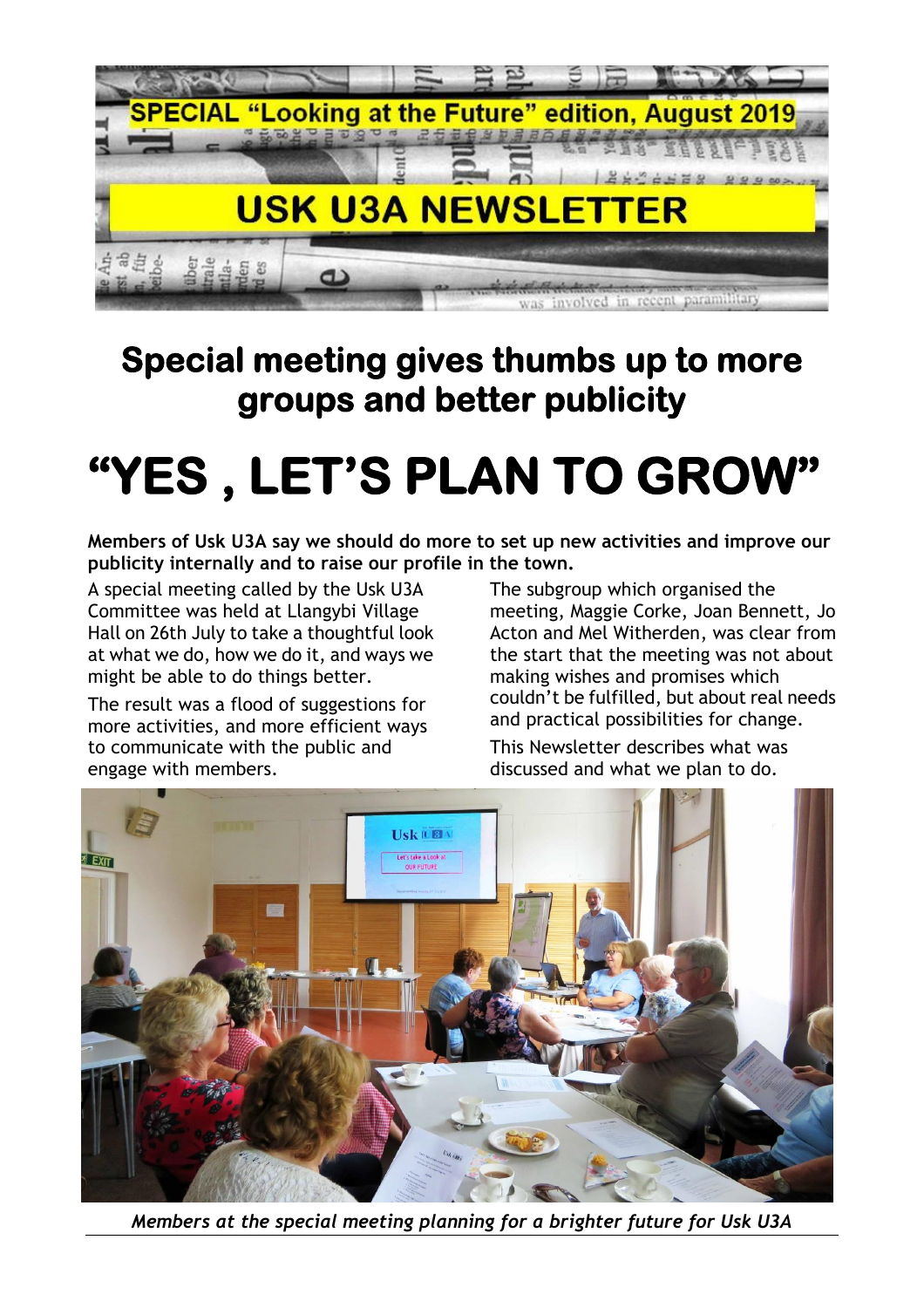# **"I THINK WE COULD DO BETTER"**

#### **Treasurer Mel Witherden says Usk U3A is great, but there's plenty of room for improvement**

When I first suggested a planning meeting back last year I think some members were genuinely surprised and confused. "Why do we need to think about the future? Aren't we happy as we are?"

The short answer to this is that we're all getting older. U3A constantly needs to refresh itself, its activities, its membership and its Committee or in ten years time there may not be much time left to keep it going!

Not everyone will agree with my view of the situation. But it must be helpful to take a critical look at ourselves once in a while and the challenges we face. So…

#### **Understanding what members want:**

Except for a very limited survey among people attending this year's AGM we don't attempt to find out what our members might be interested in.

#### **Making members aware of what we do:**

Until this year one of the main ways of finding out what was going on in Usk U3A was to look at the web site – which was often not kept up to date and few people updated it anyway. We email details of meetings to the 90% of members who have email addresses. But I'm sure we can do more to keep members informed and help them to feel involved.

#### **Providing activities for members:**

**O**pportunities for our members are actually decreasing. In the 4 years I've been a member I've seen the Photography, Culture, and French Conversation groups disappear. The Painting Group is due to close soon. Without the successes of the energetic new gardening group and our programme of Monthly Meetings we would be looking pretty sad.

### **Providing a wider range of groups:** We

have just 8 groups. Crickhowell, a smaller town than Usk, has over 30, and twice as many members. Almost all U3As in the UK have more groups than we do!

I know that Usk is a lively town with plenty going on in other organisations. But I think we could do better.

**Encouraging people to help:** Members are always willing to club together to make things happen, but very few people are prepared to take responsibility for leadership and making things happen. This may be understandable but why can't we adapt and SHARE responsibilities more.

#### **Recruiting volunteers to key roles:** The

Secretary and Membership Secretary will both retire early next year. The position of Vice Chair is vacant. Where is our sense of urgency in safeguarding our future and finding people to take on these important jobs?

#### B**uilding membership numbers in the long term:** Membership, which was growing for many years, has stalled at just over 150. Is there no one else we can attract?

**Improving our publicity:** I'm convinced we could tackle many of these issues successfully if we managed our internal and external publicity more creatively and effectively.

#### **Meeting our obligations as a charity:**

The principles of the national U3A movement encourage us to offer self-help opportunities to retired and older people. When we became a registered charity last year we became *legally obliged* to do so. **And even if that wasn't the case, isn't it right that we should do what we can to offer the opportunities of this great organisation to more people in Usk and the surrounding area?**

*Mel Witherden, mel@sunlea.org.uk*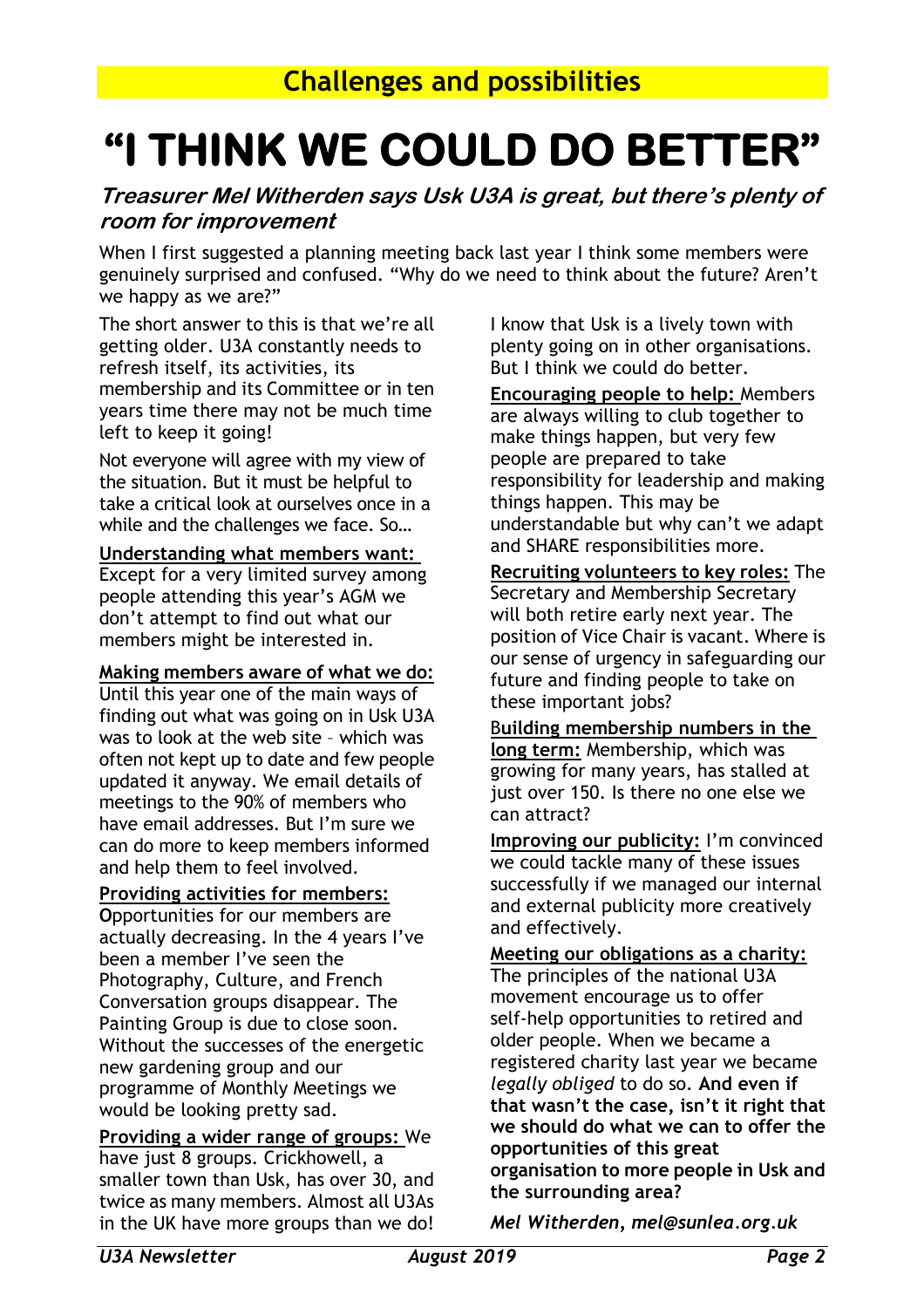# **Challenges, possibilities … and priorities**

# **More activities and better publicity come first**

In a straw poll at the meeting members suggested that our top priorities should be to provide a wider range of activities and to improve publicity to help achieve this.

Close behind in the poll were the needs to encourage people to help with our activities, and to take steps to understand what members want.

This was by no means a scientific survey, but it was clear from the voting that other priorities such as recruiting officers to fill vacancies and expanding our membership also have support. See the results in the table below.

### **How members rated the challenges we're facing**

| What we could be doing                                    | Order of<br>priorities |
|-----------------------------------------------------------|------------------------|
| Providing a wider range of<br>groups and activities       | 1=                     |
| Improving our publicity to help<br>achieve our aims.      | $1 =$                  |
| Encouraging people to help<br>with our activities         | $3=$                   |
| Understanding what members<br>want from Usk U3A           | $3=$                   |
| Recruiting volunteers to key<br>roles                     | 5                      |
| Building membership numbers<br>in the long term           | $6=$                   |
| Making members more aware<br>of what Usk U3A does         | $6=$                   |
| Engaging existing members in<br>more activities           | 8                      |
| Our obligations as a charity<br>and the principles of U3A | 9                      |



*Mel Witherden records members' ideas for meeting the challenges*

# **WHAT IS U3A ANYWAY?**

 The University of the Third Age is a national  bodies such as Usk U3A to provide activities these in mind when planning for the future.<br>  $\begin{bmatrix} -i & -i \\ 0 & -i \end{bmatrix}$ organisation which supports its affiliated local based on three key principles. We should bear

#### *The Third Age Principle:*

• *The U3A is an organisation open to anyone who has ended full time employment.*

# *The Self-help Learning Principle*

- *Learning is for its own sake*
- *Interest groups are run by members for members*
- *We share our knowledge and experience with one another …*
- *so there is no distinction between the learners and the teachers.*

#### *The Mutual Aid Principle*

- *Each U3A operates independently and is self funding.*
- *Members are not paid for their services – we help one another*

### **PLEASE LET US KNOW IF WE'RE ON THE RIGHT TRACK**

Some of Mel's challenges may be seen as controversial. Do you think they are fair? Do you agree with the meeting on July 26th that we should act on them? And do you think that members' priorities (see above) are right for Usk U3A.

**Please contact Maggie Corke, Committee Member, [cafnews@btinternet.com,](mailto:cafnews@btinternet.com) tel 01633 430237 with your views.**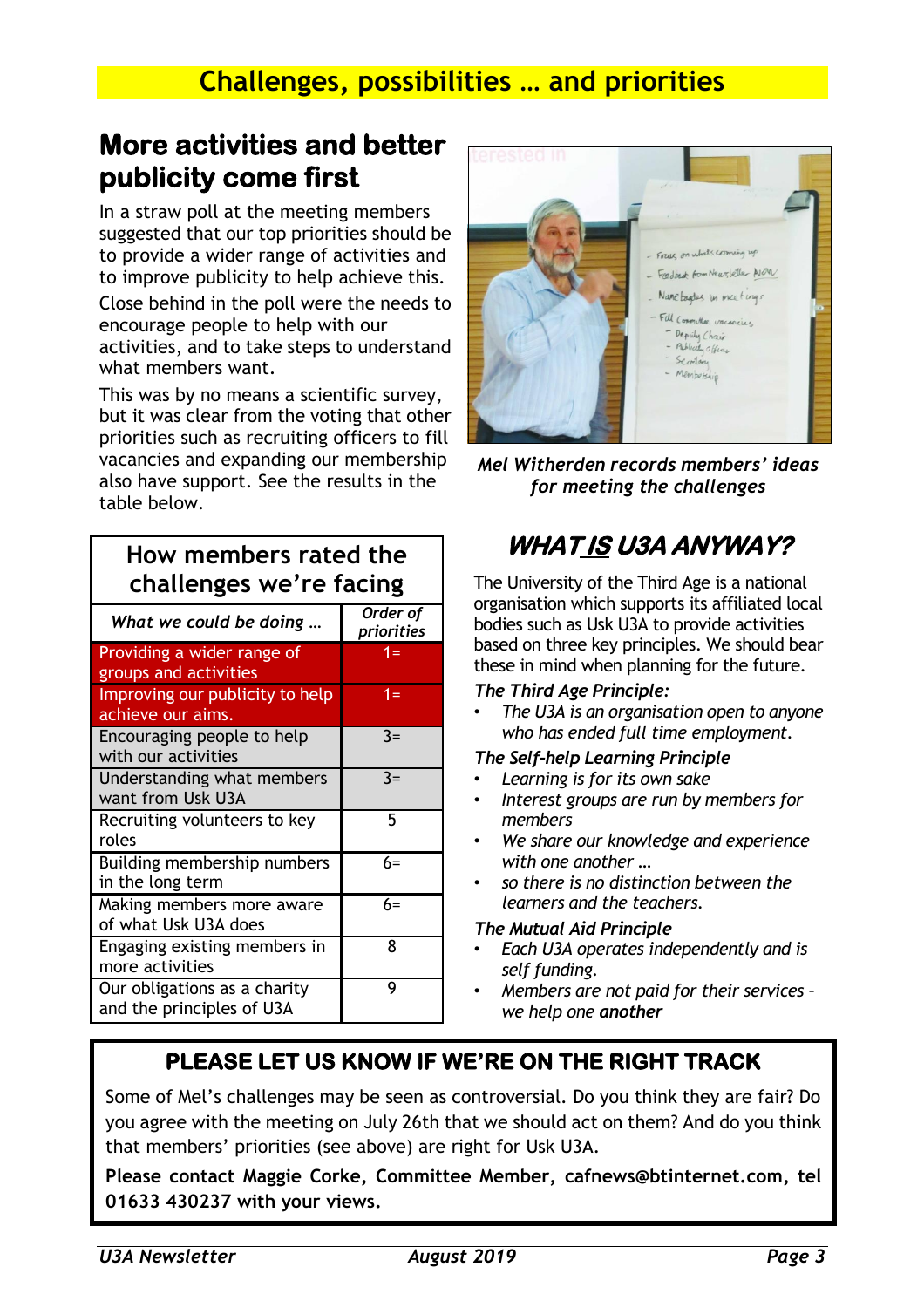## **Promoting what we do**

# **Publicity: more & better. It's unanimous**



*You'll be seeing more of these display boards at meetings when we start putting your ideas into action!*

*There's no shortage of suggestions for promoting what we do – but what we lack is help to get them all going.* 

#### **All four discussion groups on 26th July voted for more and better publicity.**

They examined every aspect of publicity - from keeping members better informed to attracting new members by raising our public profile - and there were some *simply great ideas.*

Here's a summary:

| <b>WHO</b><br><b>WHERE</b> | - expand our target to the wider public as well as our members<br>- flyers and Newsletters in doctors, churches etc,<br>- on our own U3A notice board?                                                                                                                                                                                                                           |
|----------------------------|----------------------------------------------------------------------------------------------------------------------------------------------------------------------------------------------------------------------------------------------------------------------------------------------------------------------------------------------------------------------------------|
| <b>WHAT</b>                | - use "U3A" rather than the off-putting "University of the Third Age"<br>- focus on what's coming up<br>- advertise vacancies, eg Publicity Team, Committee roles                                                                                                                                                                                                                |
| <b>HOW</b>                 | - use Newsletter and monthly meetings to inform members<br>- use posters and flyers for the wider public<br>- use Usk Diary more, maybe a whole page, to reach everyone locally<br>- make separate plans for internal and external publicity                                                                                                                                     |
| <b>WHY</b>                 | - to improve U3A image<br>- to get people interested in U3A and get rid of fuddy-duddy image<br>- to create interest in new activities (not only in what we've done)<br>- to involve and communicate with U3A members                                                                                                                                                            |
| <b>PLAN</b>                | - Committee to set up a Publicity Team<br>- appoint a Publicity Coordinator to organise activities with Team members<br>- organise: for example, develop a standard list of poster spots<br>- consider special events aimed at a wider audience, such as open evenings or<br>a special annual event<br>- consider sponsoring other organisations/activities to raise our profile |

That's plenty of exciting ideas to get our teeth into. Now all we need is the Publicity Team. Any volunteers? Should be fun. Contact Maggie Corke, [cafnews@btinternet.com.](mailto:cafnews@btinternet.com)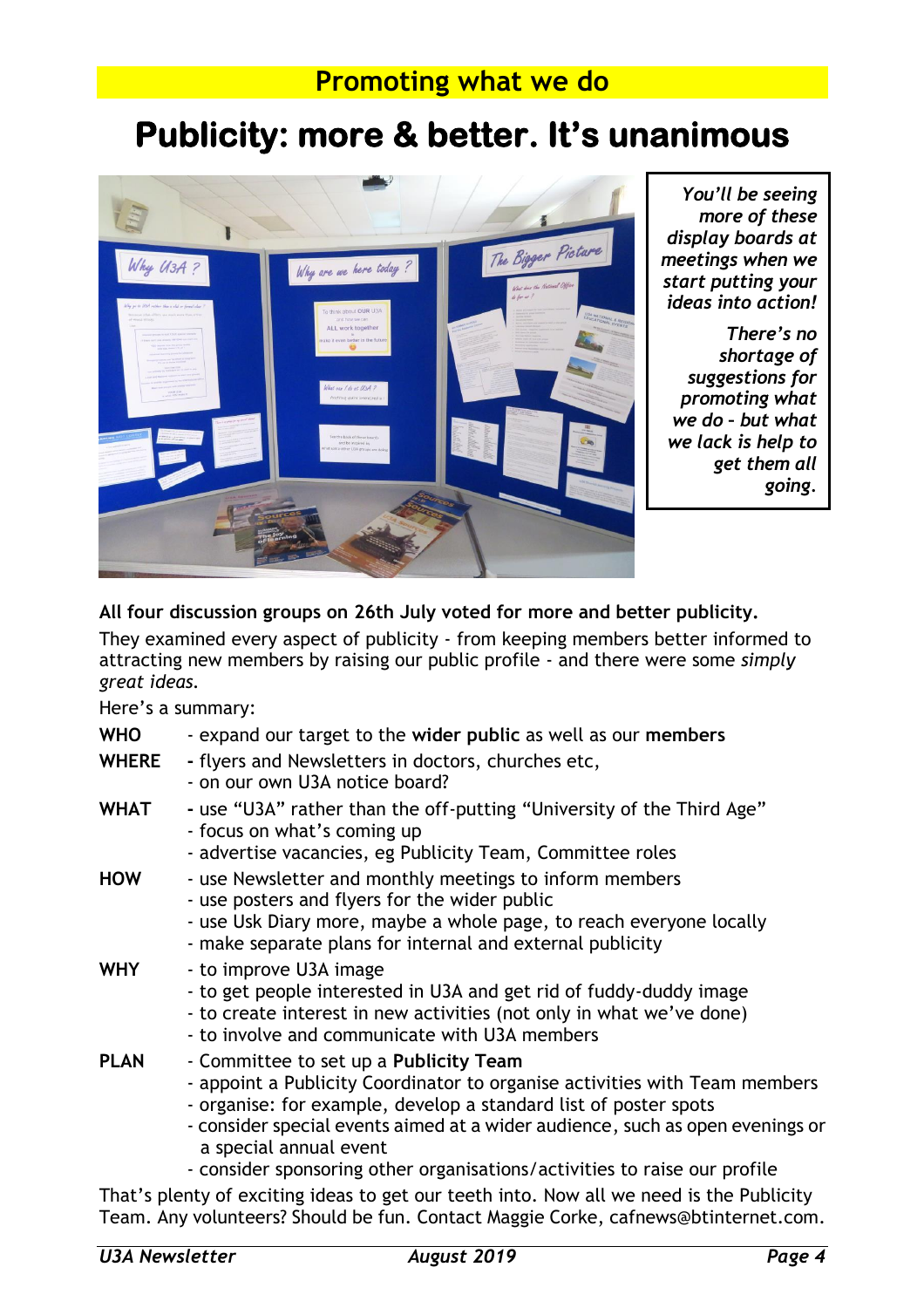# **Successful programme could be even better**

**Monthly meetings haven't been going very long – just under 2 years – and they are already a firm fixture in the diary and a great success. But can we improve them?**

No one is really sure what accounts for this achievement. Maybe it's because members from all the groups are actively involved, or because the talks have been so varied and interesting, or because this is a good opportunity to meet other members?

But one thing most Usk U3A members at the "Looking at the Future" do agree on is that Monthly Meetings can be even better! And here's how………'

- $\triangleright$  New Members and visitors should be introduced and made welcome.
- $\triangleright$  We should make it easier for members to mix and start conversations by wearing name badges which also show the name of group or groups we belong to
- $\triangleright$  Committee members and group leaders should have special badges to help members make contact,
- $\triangleright$  The last part of Monthly Meetings should be devoted to informally sharing U3A news, sharing information with members, and proving a forum for discussion and hearing members' views.
- $\triangleright$  Meeting can be an opportunity for the Committee to bring problems to the membership for discussion.



Mary *Nash (right front) entertained members as the guest speaker at a monthly meeting in the spring with her reminiscences of her life as a pianist. With her are Sue Morgan and Rosemary Evans who helped to organise the event.*

- $\triangleright$  Our display boards should be available at each meeting to advertise forthcoming events, promote activities, and perhaps display mug shots of officers and convenors
- $\triangleright$  We should be ambitious and try out new ideas eg:
	- open meetings where we welcome the wider public and introduce them to Usk U3A
	- some meetings held in Usk town so they are easier for members to get to
	- arranging car-buddies to help members attend.
	- Bring in occasional "big name" speakers to attract interest in U3A – with the right level of advertising for them.

There's plenty to be working on.



### **Our role in making Monthly Meetings work**

Responsibility for the regular programme of talks rests with the U3A Committee. But everyone has a role to play.

Sue Morgan (left), who has been helping to ensure that it will continue this year and in 2020, suggests that each U3A group takes on the job of engaging one speaker each year, and this has worked reasonably well. But we need one or two volunteers to co-ordinate the programme of events in future and help meetings to run smoothly. **Can you help?**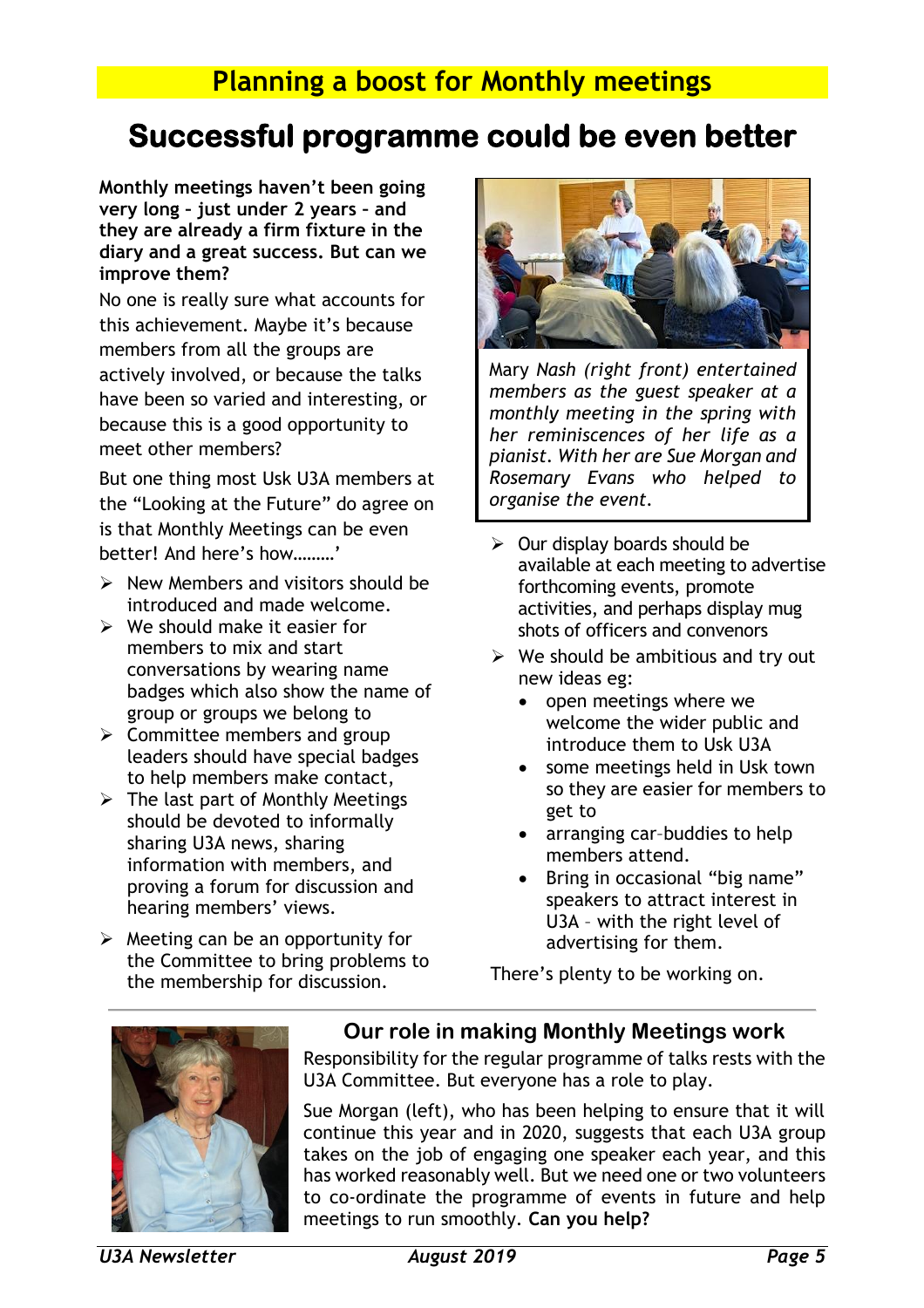# **The only limit is our imagination**

#### **Committee member Maggie Corke describes the vast range of activities which are organised by U3A groups around the UK**

**The question was posed, "What can I do at U3A? In search of an answer, I have been looking at the websites of U3A Groups around the country and it seems U3A members have a huge variety of interests.** 

The range of different types of activity is simply enormous, covering scores of individual topics in science, music, sports, dance, literature, languages, history, philosophy, creative work, health and wellbeing and much more. From adventurous study trips in Egypt to the laid back Tearoom Appreciation Group, you could say there's something for everyone.

One thing that struck me is that groups come in all shapes and sizes. Some are simply a few people informally exploring a topic together, while others have many members and a designated leader – and everything in between. Then there are Shared Learning Projects which involve whole communities. This is definitely an organisation where one size does NOT fit all.

The great thing about U3A is that there's always scope for more. Members are encouraged to start a group for *any* subject or activity they have an interest in (provided it's legal!). Plenty of help is available both locally and nationally to get it off the ground and funds may be available for equipment etc.

So the answer to the question "What can I do at U3A?" seems to be ……. absolutely anything!

**Here are some of the quirky things which U3A members in other parts of the country are involved in: dowsing, astronomy, world religions, motor cycling, humour, maths, bird watching, steam railways, armchair travel, treasure hunts, economics, and discovering villages.**

# *Networking is valuable, but let's improve communication*

#### **Usk U3A Network Secretary Jo Acton explains why we should do better**

The Network Secretary's role is to be the contact with the main administration and with other U3A's. The big challenge is to ensure the information I receive from networking actually reaches our members.

There is a meeting twice a year of the South Wales and Severnside Group of all network secretaries. This group covers the U3A's from Chepstow and Monmouth, through the Valleys to Swansea. Through the SW&SS meetings we let all the U3As know about events we are involved in such as study days, university information and other projects.

Sometimes a U3A has a visit or an event to which other U3A's are invited, or maybe a very small group in one U3A wants to link with another U3A to form a more viable activity group. Several U3A's can get together for theatre or garden visits, or arrange visits for special lectures - the network secretary is responsible for passing on the information to other network secretaries who will let their members know.

It is a very interesting role, and once we have improved our ways of communicating with all our members I hope I will be much more successful in passing on other U3A's activities, improving everyone's opportunities of a better and broader U3A experience.

*Jo Acton, Network Secretary, [2joact1@gmail.com,](mailto:2joact1@gmail.com) tel 01873 812022/ 07572 448861.*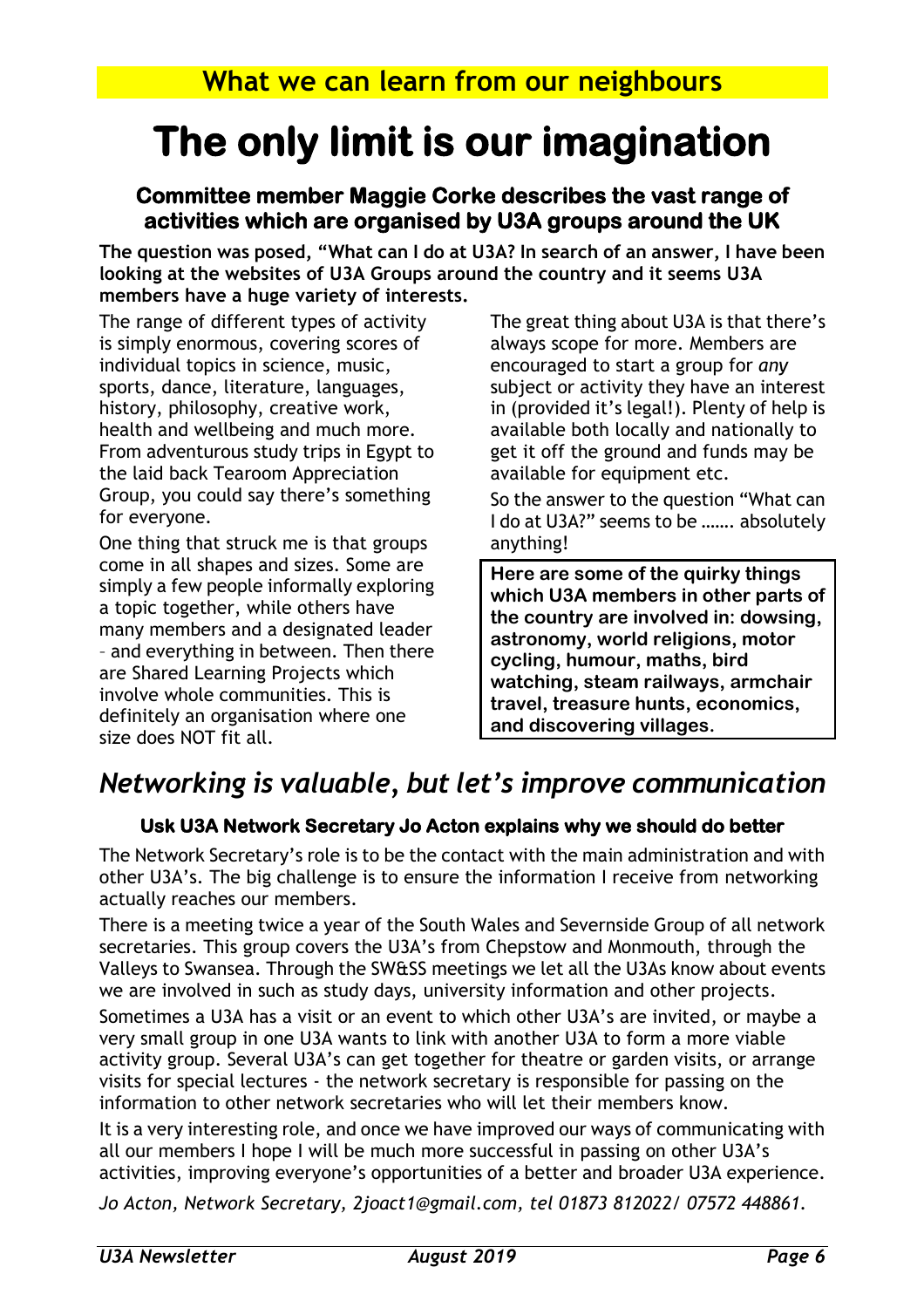## **We don't have to do it alone**



*Committee member Maggie Corke (left) uses a Powerpoint slide show to demonstrate just how varied U3A activities can be. Margaret Hatfield (centre) also explained to the meeting the simple steps involved when she started the successful Gardening Group.*

# **Cribbage, anyone?**

Fancy a few hands of the noble card game cribbage? U3A member Roger Goffin wants to hear from anyone who might be interested in setting up a Friendly Cribbage Group.

There are no firm plans as yet, but Roger says sessions will take place in Usk town at a time and place convenient for the players who join. Cribbage is an easy game to pick up, and the group will be open to everyone – dedicated fans of the game, people who haven't played since they were young, and complete beginners who will be given tuition and support.

The 400-year-old game has followers all over the world and is often passed on in families from one generation to the next. It encourages quick-wittedness and social interaction, and can be played successfully by almost anyone who can do simple addition.

The emphasis will definitely be on "friendly crib", but it could lead on to play in local leagues. If you are interested please contact Roger Goffin on [rogergoffin@yahoo.co.uk.](mailto:rogergoffin@yahoo.co.uk)

# **Help with everything from U3A's Head Office**

One of the great strengths of the U3A movement – which gives it an edge over some other local groups – is the level of support available from our parent body The Third Age Trust. Here's what they can help us with:

- $\triangleright$  Advice and support for U3A Committees, including legal issues
- $\triangleright$  Website maker for local U3A groups
- $\triangleright$  Resources for group Convenors
- $\triangleright$  Advice, information and support to start a new group
- $\triangleright$  Individual Subject Advisors
- $\triangleright$  DVD Library
- $\triangleright$  Third Age Matters magazine
- $\triangleright$  U3A Sources magazine supplement and on website
- $\triangleright$  Summer Schools
- $\triangleright$  Educational Events
- $\triangleright$  Workshops for Committee members
- $\triangleright$  Networking opportunities
- > Annual Conference & AGM
- $\triangleright$  National email Newsletters (sign up on website)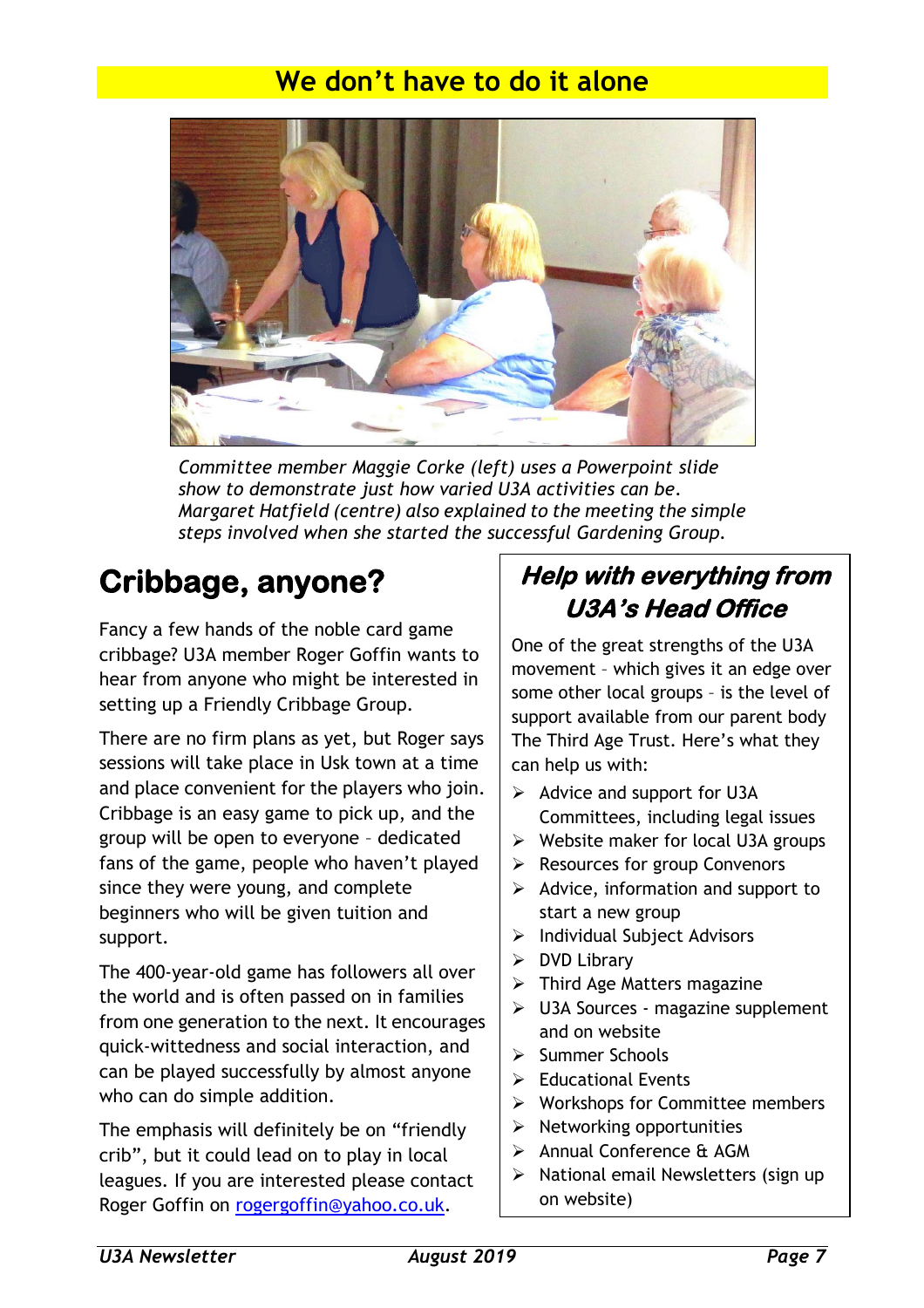## **Brimming with ideas for new groups.**

**At the special meeting, the members' joint top priority was setting up new groups, and the group discussion sessions were buzzing with ideas. Here are some of them.**

### **Are we sitting comfortably? We could make some cushions!**

One discussion group not only had a great idea of a Handicraft Group but even thought of two projects to get it started. The first project could be making new cushions for the chairs in Llangybbi Village Hall. The cushions could be sewn, knitted, patchwork, felt, crochet etc to encompass many different handicrafts.

Interested? Contact **Maggie Corke at [cafnews@btinternet.com.](mailto:cafnews@btinternet.com)**

# **Let's have "A positive approach to ageing"**

### **Planned discussion group will share ways to stay healthy and happy as we grow older – and explore what we can do if we don't**

As we all get older, we perhaps imagine that we can escape from the difficulties ahead, and are surprised to discover it isn't so easy. We all know of different situations where we no longer have confidence, or feel confused, which can be upsetting and depressing. There are so many irritating and embarrassing times when some practical information would be hugely helpful.

Society seems to be becoming more open and informal, but it is sometimes difficult to know where to turn for help. The particular issue of Powers of Attorney springs to mind or just the practical side of opening jars or getting up from a chair. The number of times that we forget names or cannot find our keys seems to increase! The support from friends is sometimes helpful for those facing bereavement with the inevitable feeling of loneliness and isolation.

That's why we would like to start a U3A group to share friendship and advice about ageing. We would meet informally for talks or discussion, with also occasional speakers about different subjects, and possibly share suggestions about how we can help ourselves and others. *If you are interested please contact me, Libby Harry, on gypsyforth@aol.com .*

There will also be a light-hearted talk at The Sessions House, Usk on 31st January at 2pm.

### **Some other groups our members would like to see**

- $\triangleright$  Bring-and-share
- sewing group
- Creative activities
- $\triangleright$  Theatre visits
- $\triangleright$  Trips and visits
- Younger groups
- Painting Group continuing
- $\triangleright$  Music
- $\triangleright$  Family history
- $\triangleright$  Science
- $\triangleright$  Film
- Local history
- Topical discussion
- Foreign languages
- Literary group
- $\triangleright$  Wine tasting
- Table tennis

We need to know if there is any interest in these proposed new groups. If you might be interested, please let us know by email to [cafnews@btinternet.com,](mailto:cafnews@btinternet.com) or phone Maggie Corke on 01633 430237. We are not asking for a commitment, just an indication.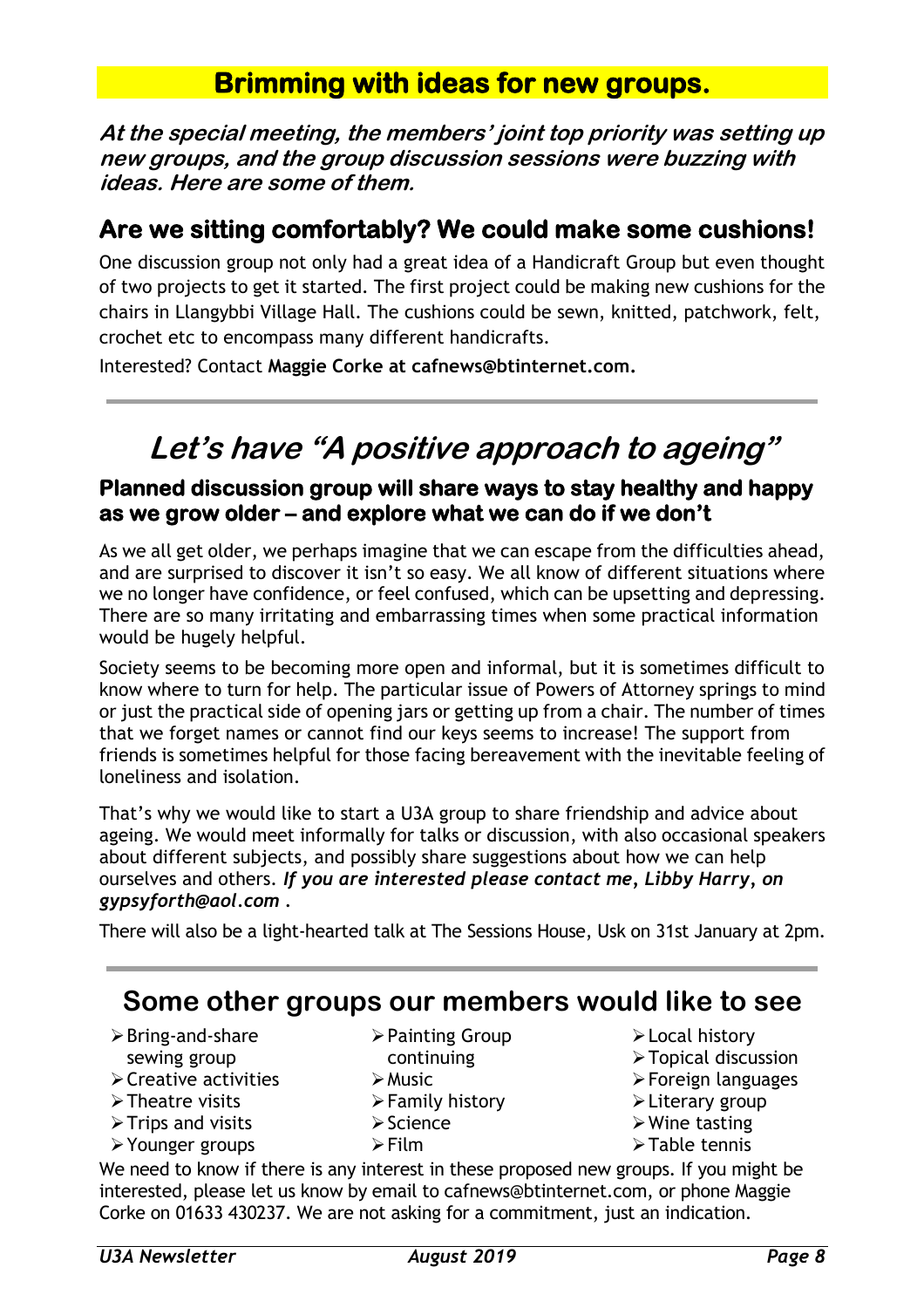# **Starting a group is not that hard**

### **Margaret Hatfield who launched the highly successful Gardening Group provides some handy tips on getting things going**

**A group needs a convenor:** A convenor needs to have an interest, a little knowledge and a wish to find out more about the subject they are proposing.

They are not a teacher but a leader to direct the group and have time to develop a program with and for those interested.

**Setting up is easy:** There are other convenors to give advice and the Committee will support with financial help for the set up meeting and they can introduce you to people who could help you. The National U3A has a useful website with advisors on many topics. The "Sources" magazine, which comes at intervals with the main U3A magazine is also helpful.

**Where do I start?:** The Committee can arrange to email everyone about an initial meeting inviting anyone interested to go along. This can be announced at one of the monthly meetings, with an invitation for people to leave their details if they are interested.

**Don't be put off**: If you have an idea for a new group that you would like to be part of, but you do not want to lead it yourself, invite people to sign up if they are interested and hold the initial meeting. Then see if a convenor emerges or a team of helpers. You may be pleasantly surprised.

*Margaret Hatfield, Gardening Group Convenor; [margarethatfield@madasafish.com](mailto:margarethatfield@madasafish.com)*

# **Vacancies for officers must be filled**

**We urgently need to find volunteers to take on important roles in U3A. Two key officers, our Business Secretary Mary Atkins and Membership Secretary Roma Meek, are due to retire in the New Year.** *Without replacements for Mary and Roma we will simply not be able to function.*

**We have no one in post as Vice Chair at present, and there are also two vacancies for co-opted members of the Usk U3A Committee which meets every two months. Support will be provided to enable members to take up each of these jobs.**

**Added to this we need helpers so we can make the changes recommended by our special meeting. The main innovation which has been proposed is to set up a small Publicity Team.** 

**Each member might take on some individual aspect of promoting what we do – emails to members, helping with the Newsletter, advertising our activities to the wider public, and so on.** 

**For this approach to be successful we also need someone to co-ordinate and support the Publicity Team.**

**There are already plans to train members to be able to post material on our web site, and in due course to commission a professional to rebuild our web site.** 

**If you can help us with any of these valuable improvements to our work, or would just like to learn more please contact the Secretary Mary Atkins on maryatkins2002@yahoo.co.uk.**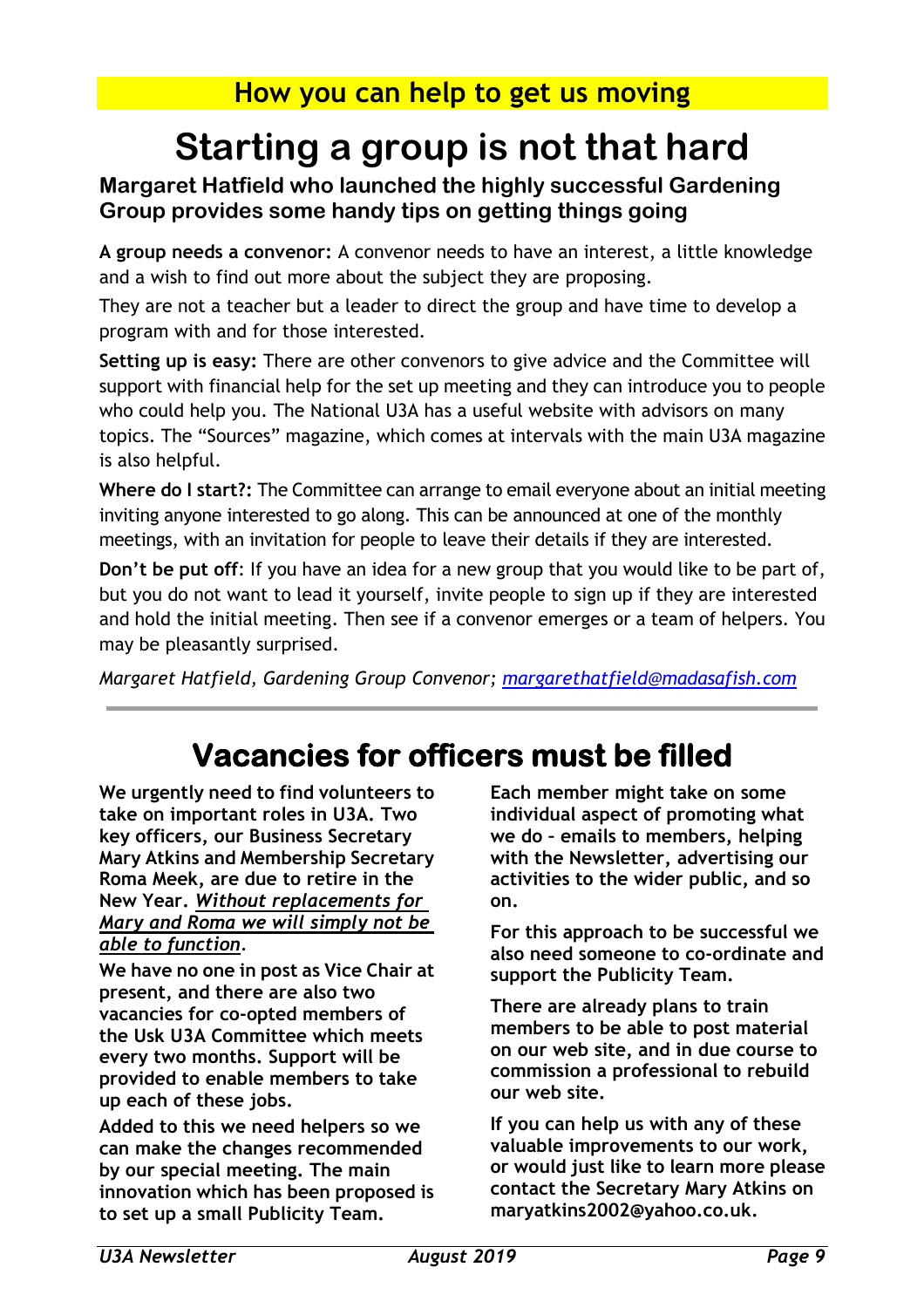### **What next?**

# **Meeting tells the Committee: "Over to you …"**



*Members decided that our Committee of 10 trustees should be responsible for taking action on the meeting's recommendations.*

 *This includes aiming for "quick win" changes now, and progress monitoring on all Committee agendas. A follow-up members meeting in 6 to 9 months was suggested.* 

### **The Committee**

**Contact details for our officers and Committee members are as follows:**

**Chairman: Mike Cowburn,** [m.cowburn23@btinternet.com,](mailto:m.cowburn23@btinternet.com) tel 01291 672832 **Business Secretary: Mary Atkins,** [maryatkins2002@yahoo.co.uk,](mailto:maryatkins2002@yahoo.co.uk) tel 01291 673539 **Membership Secretary: Roma Meek,** [romameek@btinternet.com,](mailto:romameek@btinternet.com) tel 01633 450377 **Treasurer: Mel Witherden,** mel@sunlea.org.uk, tel 01495 769000 **Network Secretary: Jo Acton,** for Newsletter contributions, [2joact1@gmail.com](mailto:2joact1@gmail.com) tel 01873 812022, mobile 07572448861 **Data Protection Co-ordinator: Joan Bennett**, gdpr@uskU3A.org.uk **Committee members: Maggie Corke,** maggiecorke@btinternet.com, tel 01633 430237 **Reg Darge,** [rtd@darge7.plus.com](mailto:rtd@darge7.plus.com) **Dianne Dawkins,** tel 01291 672380

**April Johnson,** tel 01291 672857

### **Usk U3A Group convenors**

**BRIDGE:** Kath Collis, [collis.kath@gmail.com,](mailto:collis.kath@gmail.com) tel 01291 672774 **GARDENING:** Margaret Hatfield, [margarethatfield@madasafish.com,](mailto:margarethatfield@madasafish.com) tel 01291 652972 **PAINTING FOR PLEASURE:** Sue Morgan, [bryan@bryandsue.co.uk,](mailto:bryan@bryandsue.co.uk) tel 01633 450209 **SCRABBLE:** Rosemary Evans, tel 01291 672278 **WALKING:** Myra France, [myra@caederi.plus.com,](mailto:myra@caederi.plus.com) tel 01291 673377 **READING GROUP 1:** Hilary Burgess **READING GROUP 2:** Rosemary Cochrane, [rosemary@cochrane.co.uk,](mailto:rosemary@cochrane.co.uk) tel 01291 671567

### **Now find out more … or just tell us you'll help!**

**FOR RESPONSES TO THIS NEWSLETTER** please contact **Maggie Corke,**  maggiecorke@btinternet.com, tel 01633 430237 or **Mel Witherden**, mel@sunlea.org uk.

**The Usk U3A postal address is:** c/o The Sessions House, 43 Maryport St, Usk NP15 1AD **Web site:** [www.usku3a.org.uk.](http://www.usku3a.org.uk/) For information contact the appropriate officer above.